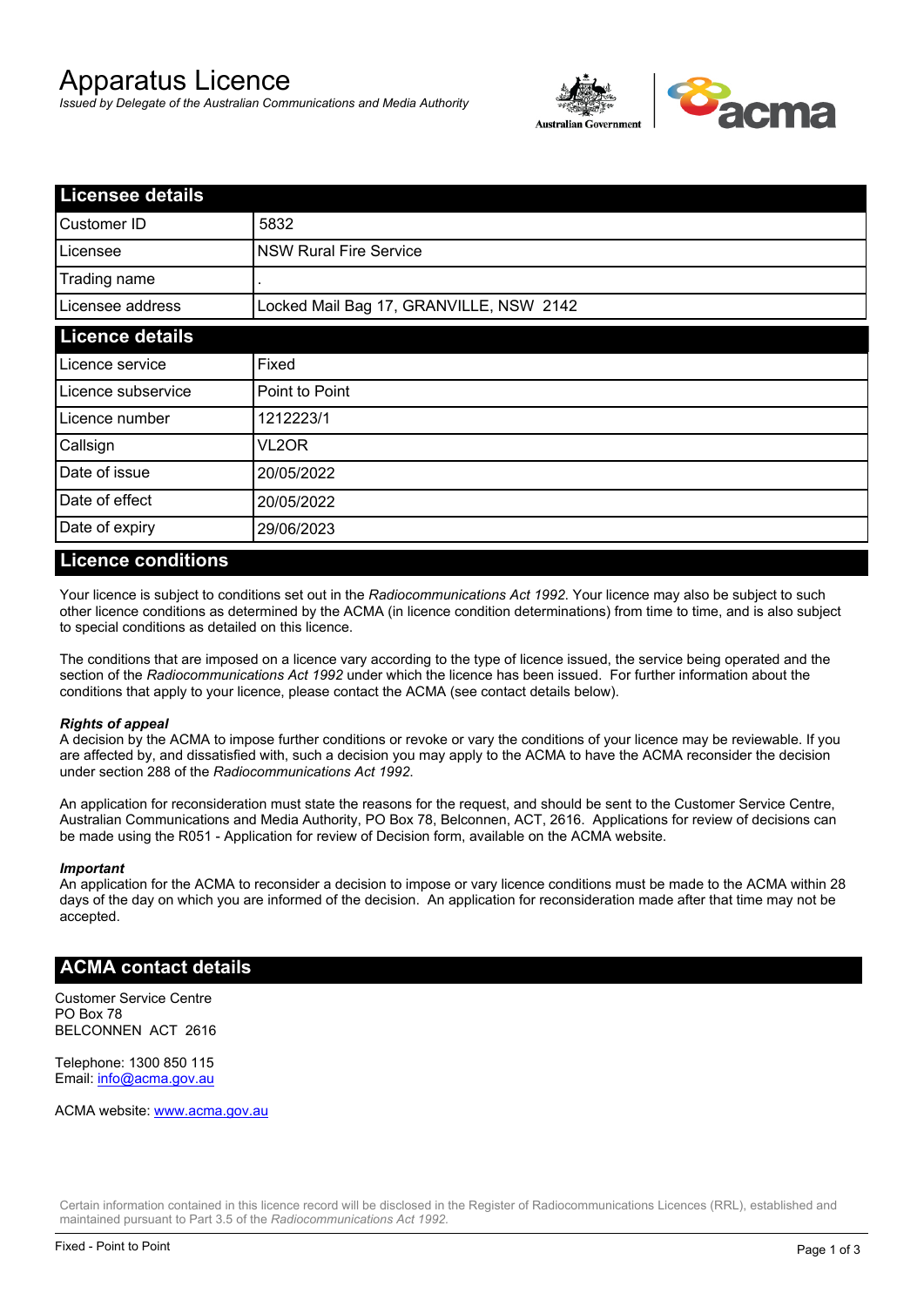# **Advisory Notes applying to licence no.: 1212223/1**

Conditions applicable to the operation of Point to Point station(s) authorised under this licence can be found in the Radiocommunications Licence Conditions (Apparatus Licence) Determination and the Radiocommunications Licence Conditions (Fixed Licence) Determination, the 'fixed licence lcd'. Copies of these determinations are available from the ACMA and from the ACMA home page (www.acma.gov.au).